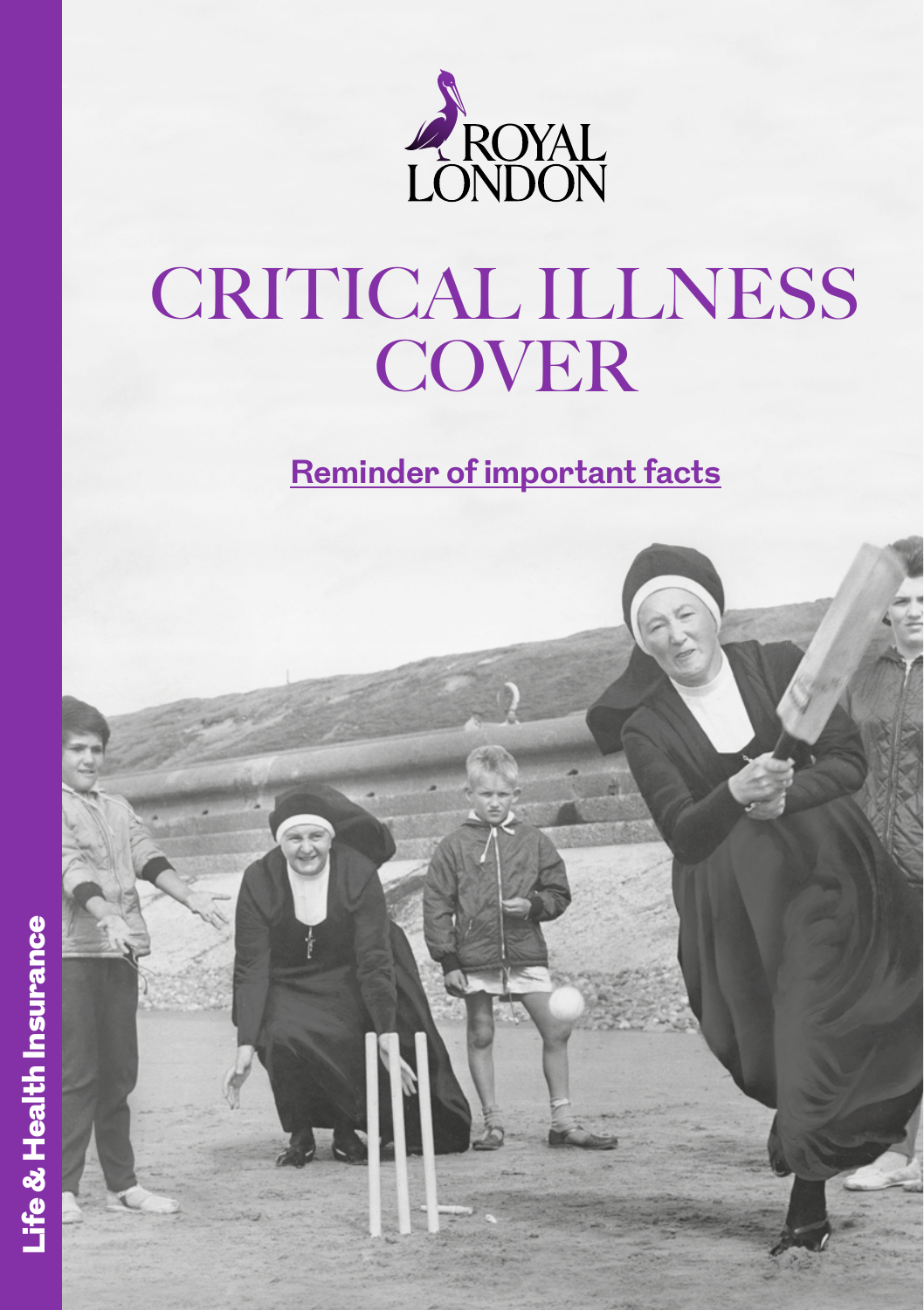#### **What is Critical Illness Cover?**

It is an insurance policy that will pay out a lump sum (known as 'critical illness benefit'), if before the end of the policy term, the life assured is diagnosed with one of the critical illnesses specified in your policy document, and survives for 28 days after the diagnosis.

#### **Payout if you die**

If the life assured dies during the term of the policy, we will pay out a lump sum (known as 'death benefit') of one year's premiums, providing there has been no payment of critical illness benefit.

#### **Joint life cover**

Your policy may cover you, your partner or both of you, depending on the cover selected when the policy was taken out. Cover for you and your partner is known as 'joint life'. Please refer to your policy document and any subsequent endorsements to see who is covered.

For joint life policies, we will only pay out one critical illness benefit if and when either person suffers a critical illness which meets the definition specified in your policy document. The critical illness and any death benefit will then cease so the second life assured will no longer be covered.

For joint life cover, the death benefit is payable only on the death of the second person, providing a critical illness claim has not already been paid.

#### **Cover for your children**

The life assured's natural or legally adopted children are automatically covered for the standard critical illnesses specified in your policy document, providing they are aged between 3 and 17 at the time of the claim.

The benefit payable for each child is  $£15,000$  or 50% of the sum assured, whichever is less. This does not affect the main benefits under the policy.

The child must survive the critical illness for 28 days from the date of diagnosis. A maximum of one claim per child can be made and a maximum of three child claims can be paid under this policy.

### **Personal details you provided**

The medical and personal information you and/or the life assured gave us when you applied for your policy forms the basis of your cover. If any of this information is incorrect or missing then your policy may be invalidated, or your benefits reduced.

If you believe this may be the case then you should call our Customer Contact Centre immediately on **0345 605 7777**.

#### **Making a claim**

To make a valid critical illness claim, the illness must meet the definition of the illness specified in your policy document and we will require medical confirmation of the illness.

You must carry on paying premiums while we investigate your critical illness claim.

If a death claim is made we will require a copy of the death certificate.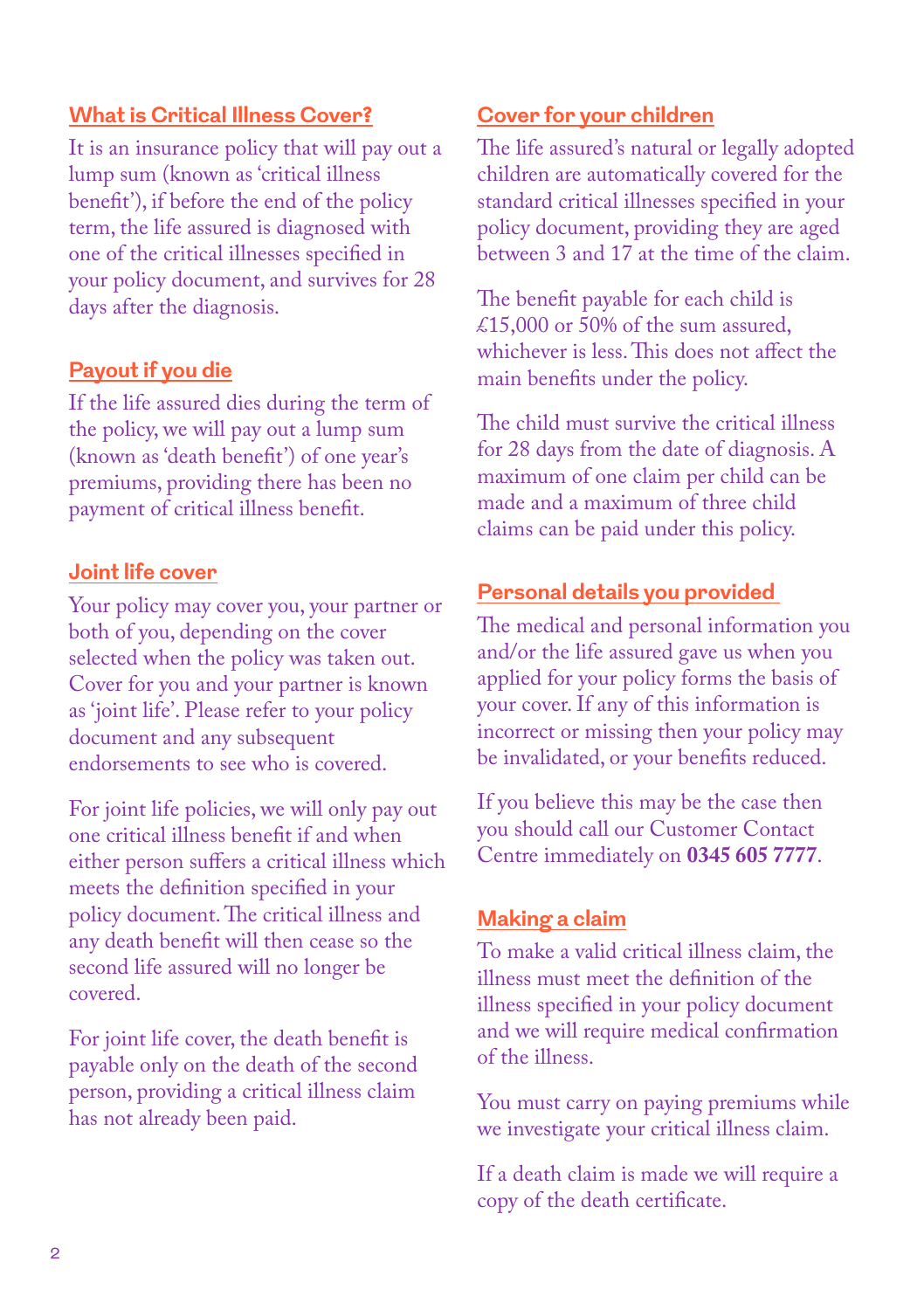#### **When your cover ends**

Cover under the policy will cease once one of the following happens:

- the end of the agreed term is reached
- premiums stop being paid
- a critical illness or death claim is paid.

In the event of a claim relating to a child, the main cover for the life assured remains unaffected.

#### **Important policy features**

#### **Premium review**

If your policy started before December 2009, we may review your premium each year. We do this to ensure that the amount you pay accurately reflects our latest costs for providing your cover.

As a result of this review your premium may go up, down or remain the same. Whatever the result, we will write to you and let you know.

#### **Cash-in value**

There is no cash-in value on this policy and if you stop paying premiums your cover under this policy will cease.

#### **Before your policy finishes**

At the end of the agreed term the critical illness cover provided by this policy will cease and this may leave you without vital cover. Royal London can't advise you what to do, but we can answer any questions you might have about you policy.

If you don't already have a financial adviser, you can get details of local financial advisers by visiting **[unbiased.co.uk](http://unbiased.co.uk)**. Advisers may charge for providing such advice and should confirm any cost to you beforehand.

## **Additional information**

This guide is a short reminder of the main features of your Critical Illness policy and any important changes that might affect your policy. You should refer to the policy document we sent to you when you took out your policy, together with any contract endorsements, for more detailed information. In the event of conflict between this guide and the policy document, the policy document will prevail.

If you need more information, contact our Customer Contact Centre

**0345 605 7777**

Monday to Friday 8am to 8pm and Saturday and Bank holidays 8am to 5pm.

Or visit **[royallondongroup.co.uk/RLCIS](http://www.royallondongroup.co.uk/RLCIS)**